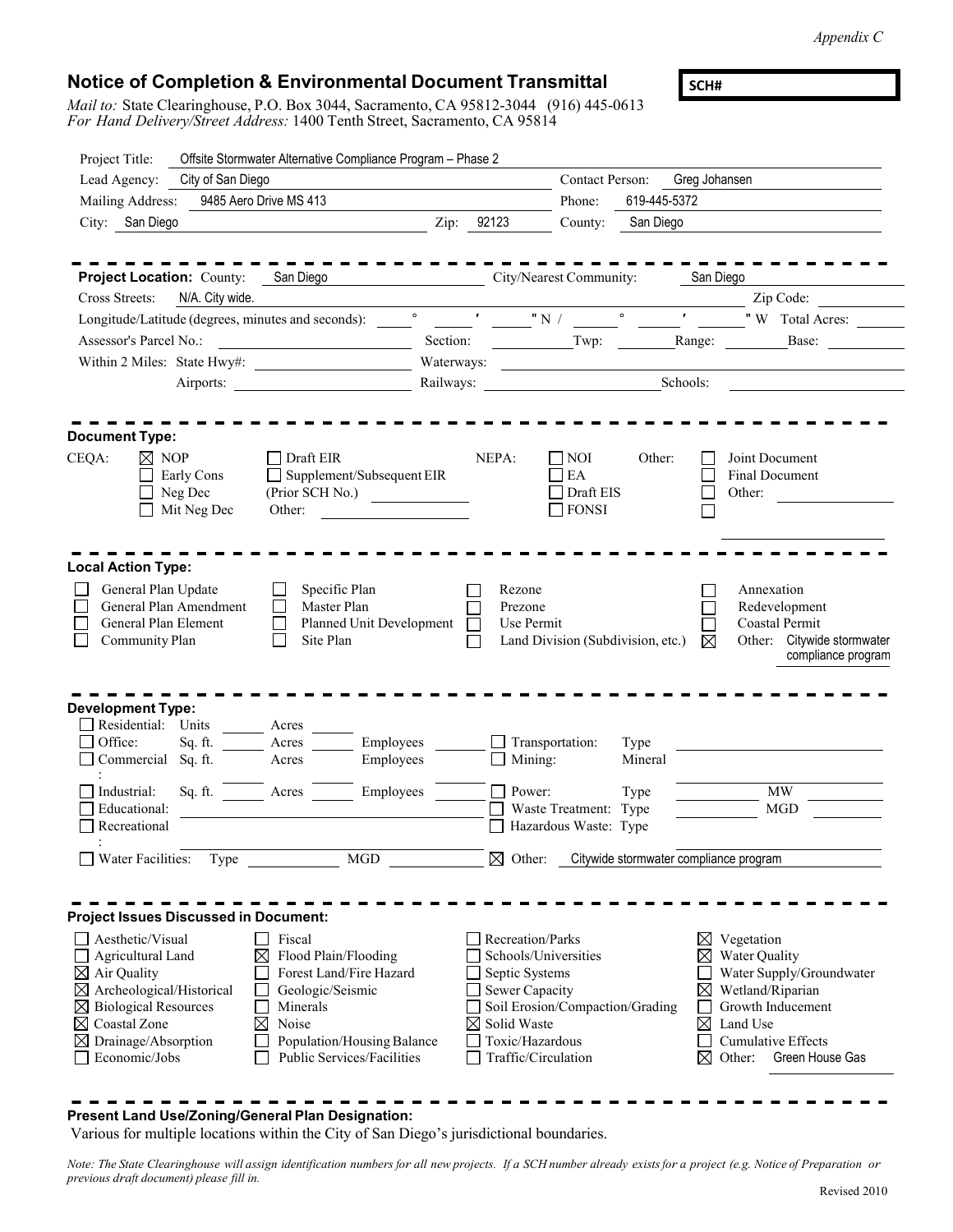# **Project Description:** *(please use a separate page if necessary)*

The City's Phase 2 Alternative Compliance Program would allow private or public development projects to meet their water quality and/or hydromodfication performance standards with a combination of onsite flow-thru treatment control Best Management Practices (BMPs) and offsite alternative compliance projects (ACPs). Offsite ACPs can consist of retention, biofiltration or flowthru structural BMPs which detain, retain, filter, remove, and/or prevent the release of pollutants to surface waters. Natural System Management Practices (NSMPs), such as land restoration, stream rehabilitation or land preservation projects that restore and/or preserve predevelopment watershed functions in lieu of providing direct management hydromodification flow control, are also an acceptable type of ACP. Phase 2 of the Program also proposes an ACP credit system. The Clean Water Act allows for water quality credit trading to fulfill NPDES MS4 Permit requirements, but it does not include implementing provisions (i.e., a formal framework) for such a program. Through the City's proposed WQE credit system, an offsite ACP that follows the specifications outlined in the San Diego RWQCB-approved WQE guidance document, may generate excess water quality credits. Excess water quality credits could be purchased or used by the PDP developer or property owner to comply with Regional MS4 Permit new/redevelopment requirements on the current or future project site(s). ). The Program has been designed, and would be implemented to provide greater overall water quality benefit to the watershed when compared to implementing onsite BMPs on a project-by-project basis under the current Stormwater Standards Manual